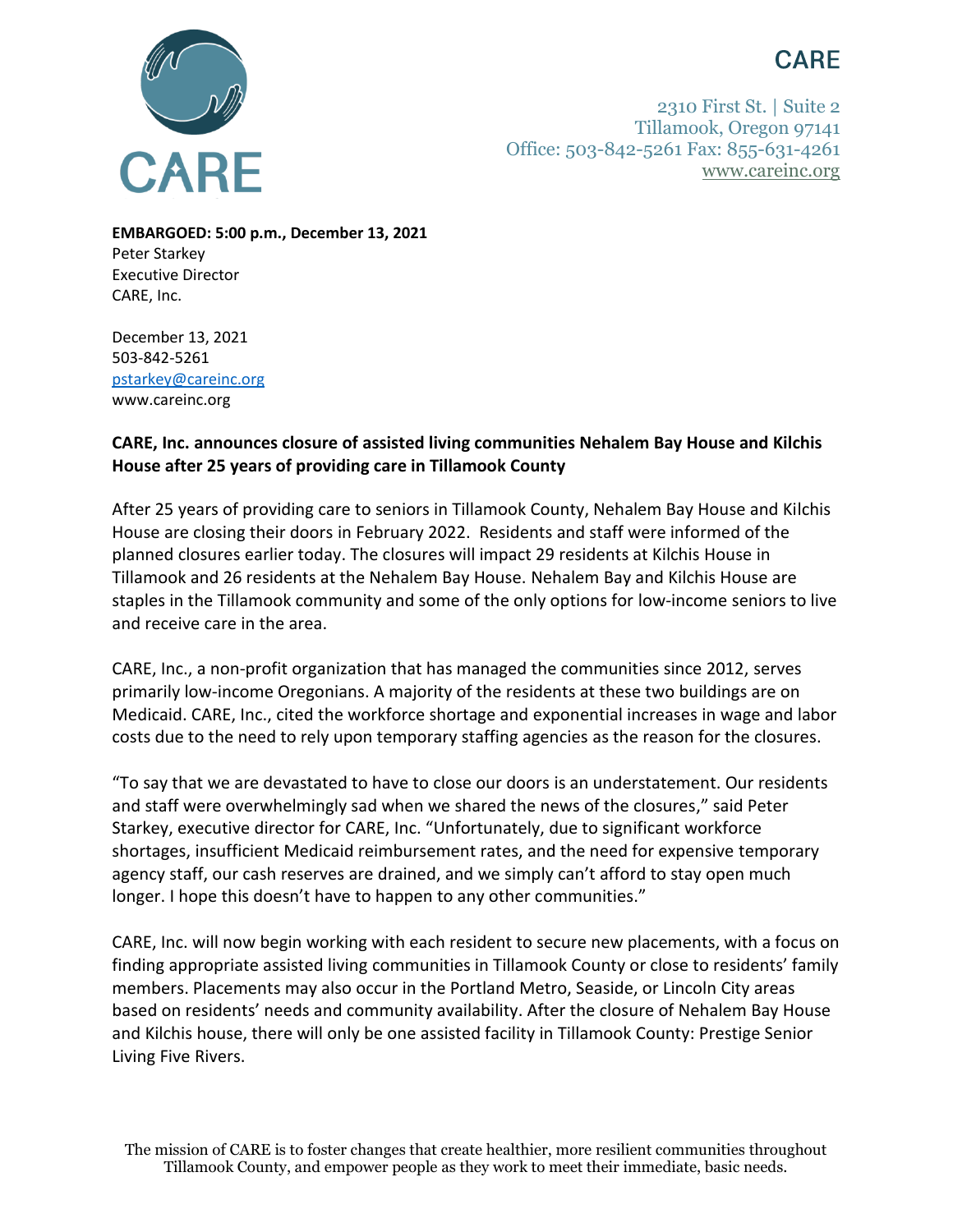## **CARE**



2310 First St. | Suite 2 Tillamook, Oregon 97141 Office: 503-842-5261 Fax: 855-631-4261 [www.careinc.org](http://www.careinc.org/)

Peter Starkey, Executive Director of CARE, Inc., and Desiree Hansen, Operations Specialist with Vanda Health, will be overseeing placements for each resident. They will work in partnership with local healthcare providers, case managers, the State Medicaid office, the State Long Term Care Ombudsman Office, Aging and Disability Services, NW Senior and Disability Services, Adult Protective Services, Oregon Department Human Services, and the Oregon Health Care Association (OHCA) to ensure appropriate placement. Residents will have access to case managers and mental health supports throughout the transition process.

(Photos of CARE ALFs on following page)

###